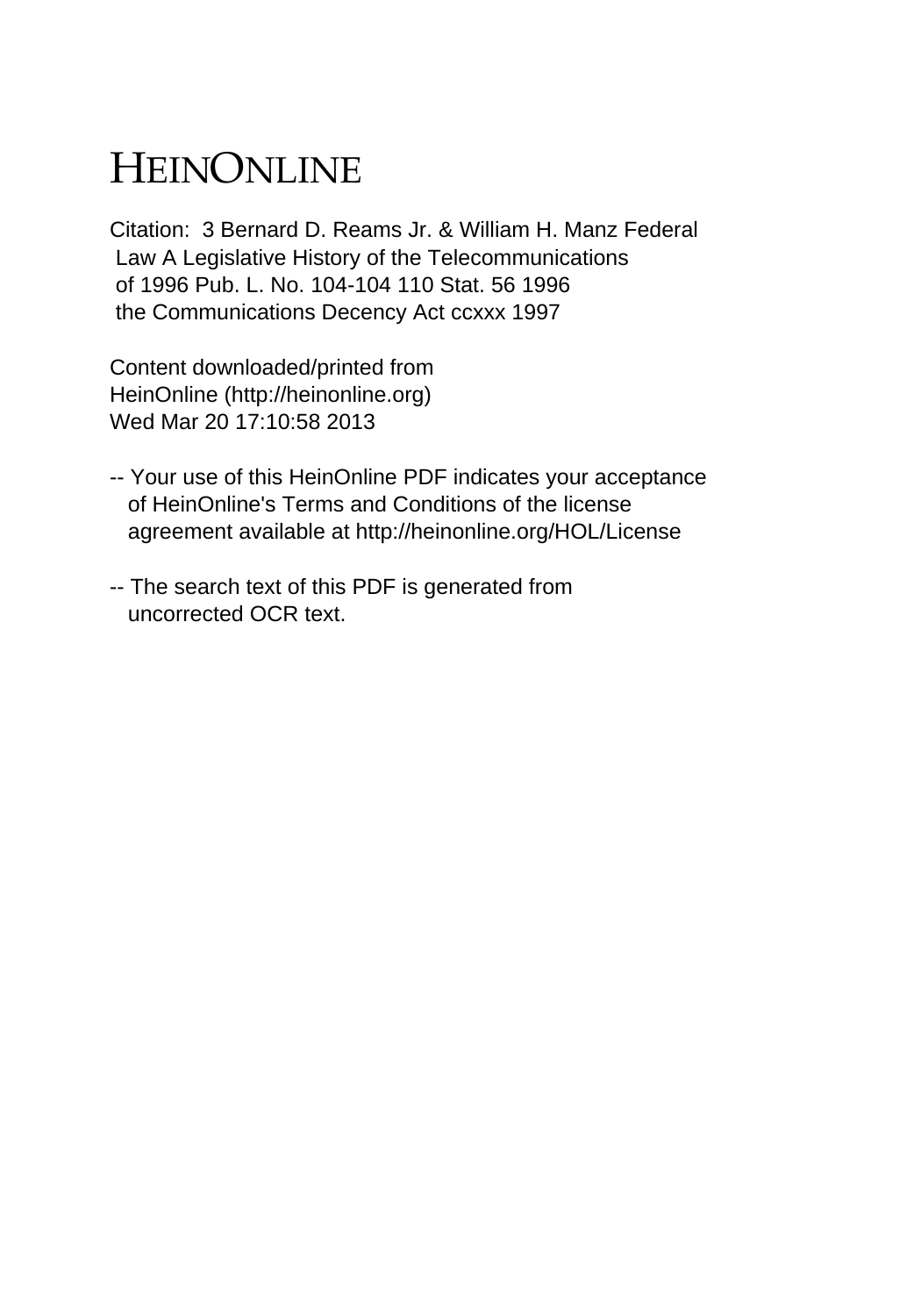#### THE WHITE **HOUSE**

#### Office of the Vice President

For Immediate Release **August** 3, 1995

**STATEMENT** BY VICE PRESIDENT GORE **ON** H.R. **1555**

The telecommunications reform legislation being considered **by** the House of Representatives is abhorrent to the public interest and our national economic well-being. Without significant changes to the legislation, the President has said he will be compelled to veto it.

In the early morning hours, the House today began debate on H.R. **1555.** They are expected to vote late tonight on the bill. It seems the House does not want the American people to see or hear what's in this legislation **--** and for good reason. They couldn't support it if they knew what H.R. **1555** contained.

One person owning the majority of the media outlets in a community is a threat to the very system of democracy upon which our society is built.

And it is wrong. Raising cable rates on American consumers immediately after the next elections to avoid responsibility is wrong. Replacing competition with consolidation in the cable and phone industries is wrong. Preventing parents from having simple and cheap technologies to block explicit sex and excessive violence from coming into their living rooms to young children is wrong.

Unfortunately, H.R. **1555,** as reported **by** the Commerce Committee and amended **by** the managers' amendment, does all of these things. This bill has been sold to the highest bidder in every telecommunications industry,

The losers are the American people.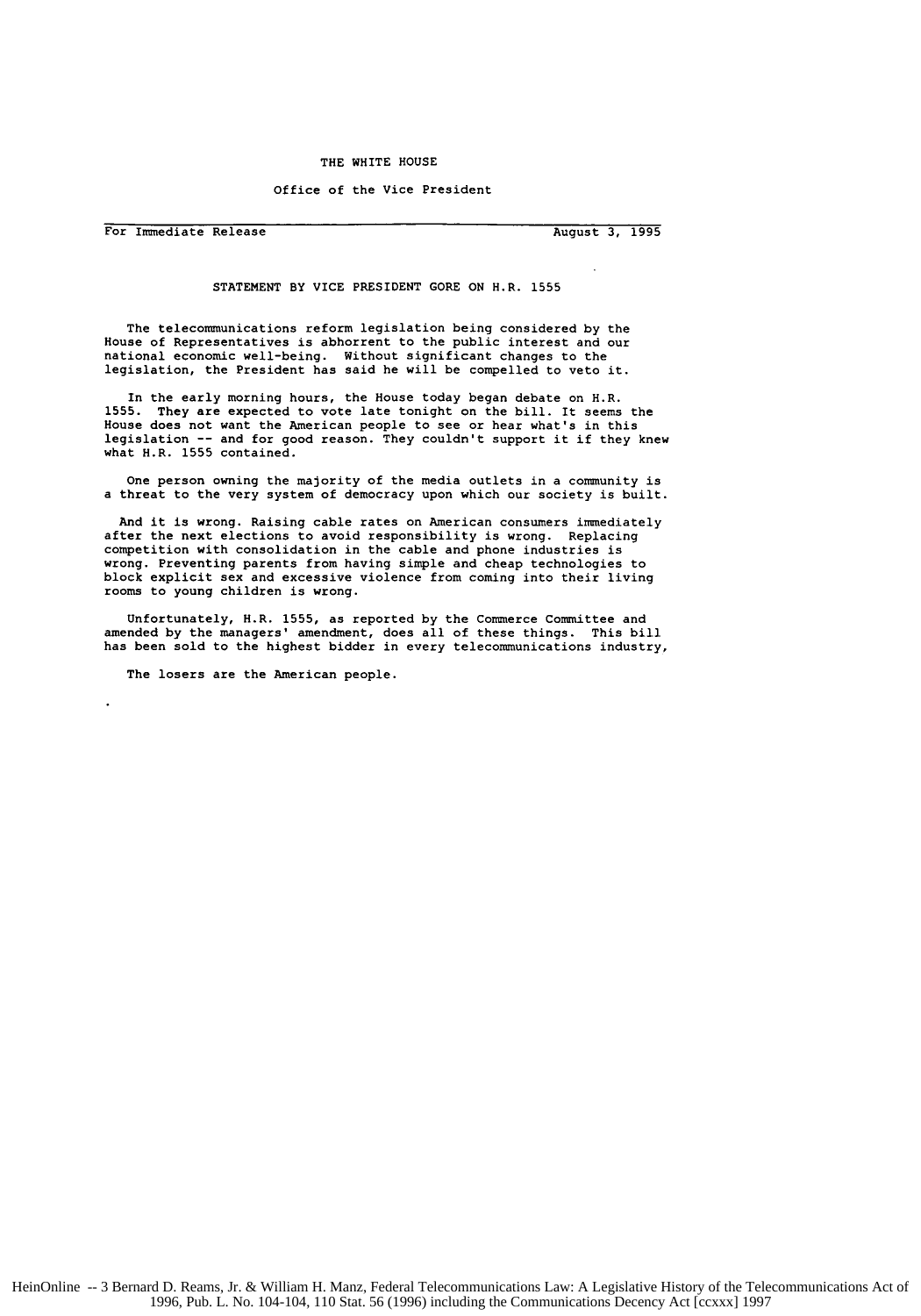HeinOnline -- 3 Bernard D. Reams, Jr. & William H. Manz, Federal Telecommunications Law: A Legislative History of the Telecommunications Act of 1996, Pub. L. No. 104-104, 110 Stat. 56 (1996) including the Communications Decency Act [ccxxxi] 1997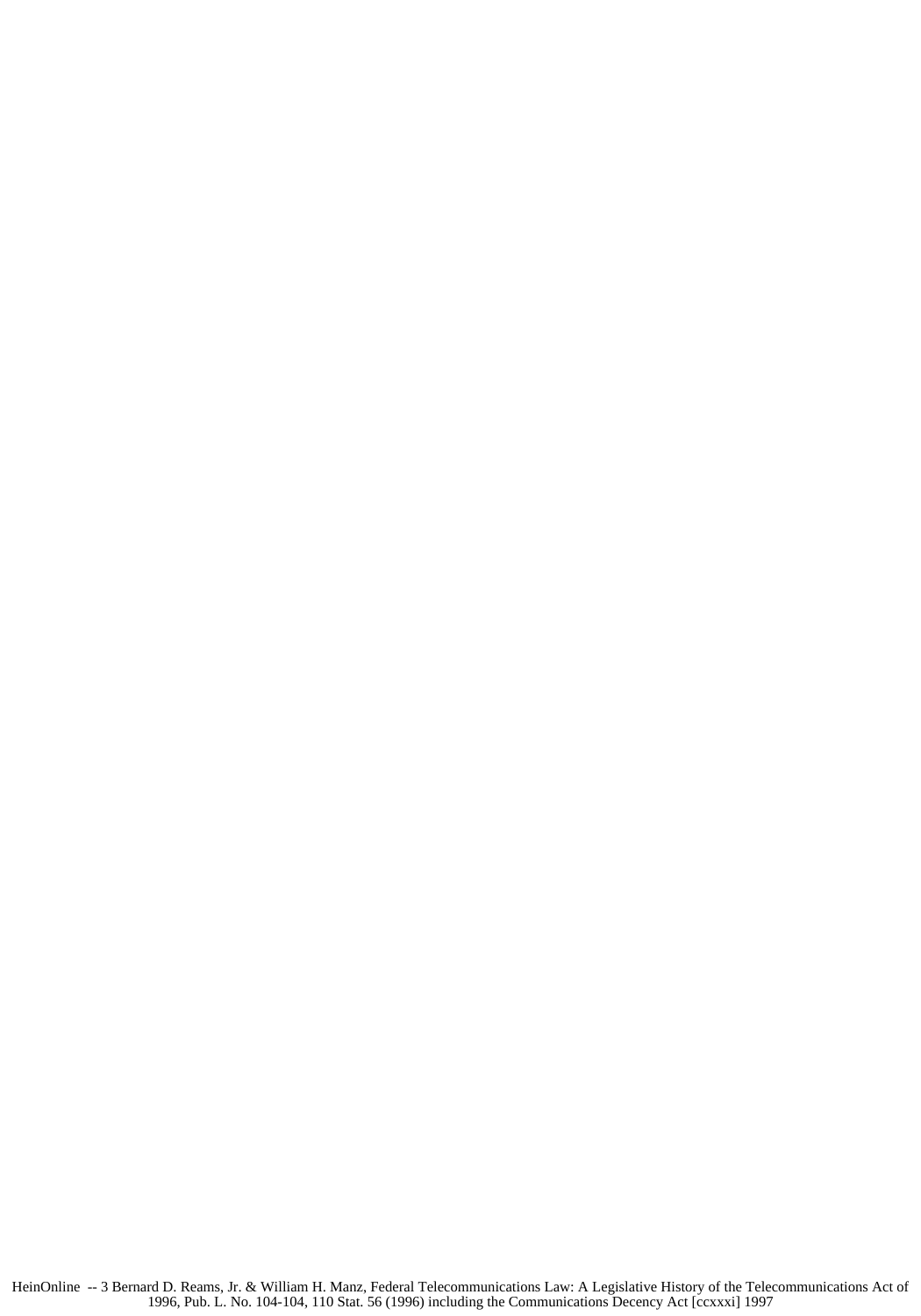## Document No. **91**

 $\sim$ 

 $\sim 10^{-10}$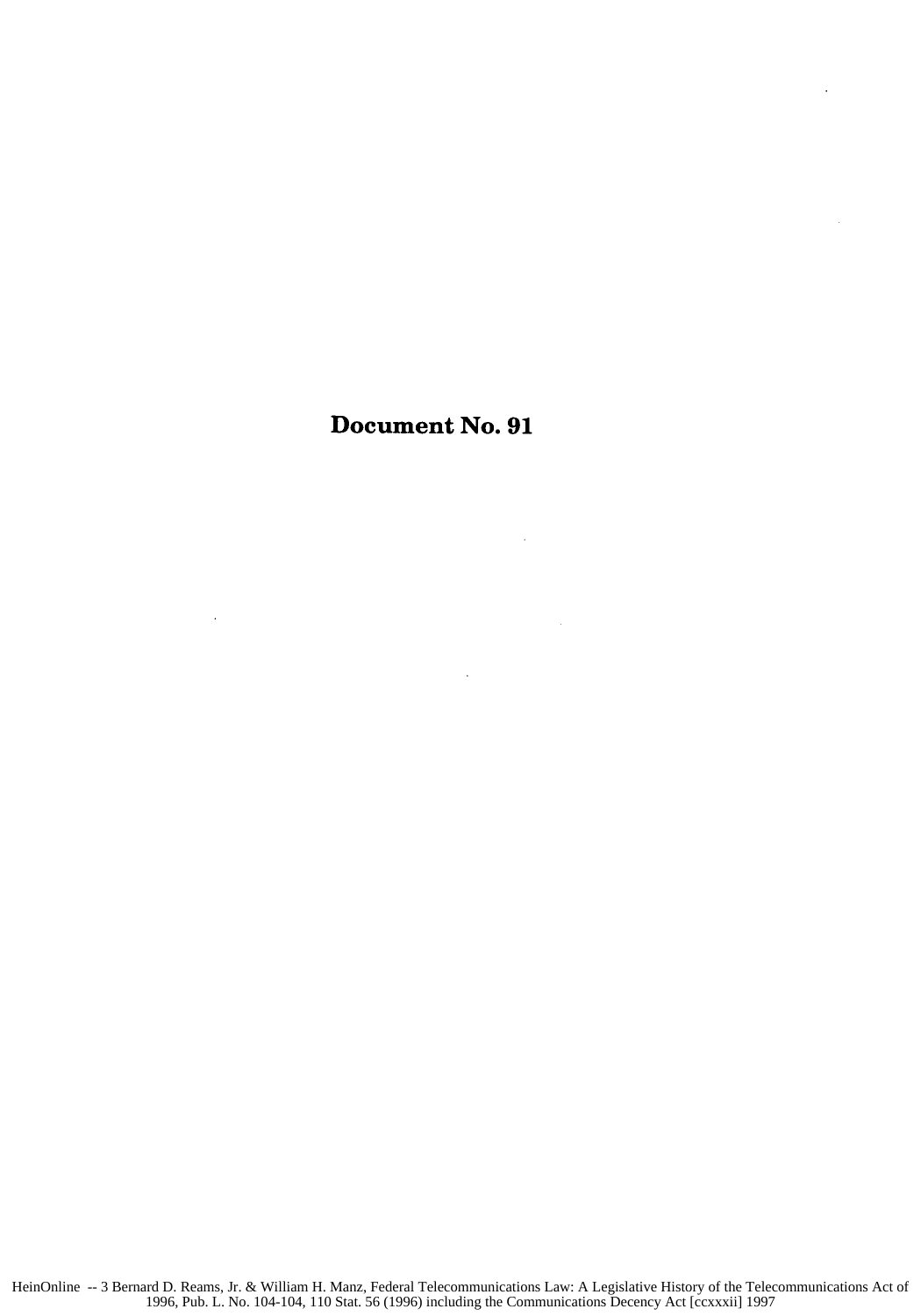HeinOnline -- 3 Bernard D. Reams, Jr. & William H. Manz, Federal Telecommunications Law: A Legislative History of the Telecommunications Act of 1996, Pub. L. No. 104-104, 110 Stat. 56 (1996) including the Communications Decency Act [ccxxxiii] 1997